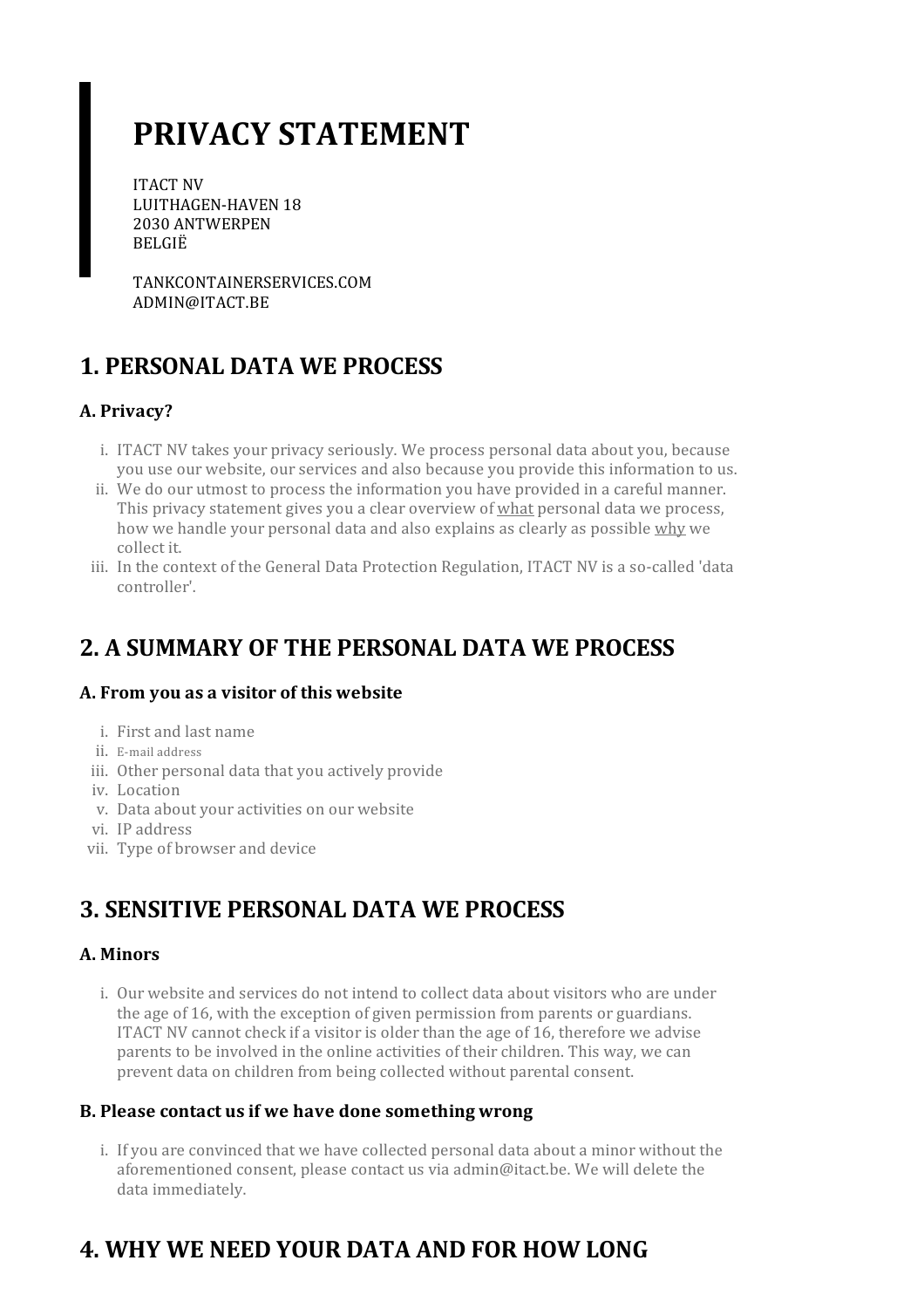#### **A. ITACT NV processes your personal data with the following purposes:**

- i. To be able to e-mail you when this is necessary to provide our services;
- ii. To send you requested information as a result of filling out the contact form and finally;
- iii. To analyse your behaviour on the website in order to improve our website and to adjust it to your preferences.

#### **B. The duration for which we store your data**

i. ITACT NV will not store your personal data any longerthan necessary to achieve the purposes for which your data is collected. If you would like information about our retention periods in your specific case, please contact: admin@itact.be.

### **5. SHARING WITH OTHERS**

i. Except for the cookies that we use, as included in our cookie statement, the data that we collect from you on this website will not be processed by third parties.

### **6. MAPPING OUT YOUR VISIT OF OUR WEBSITE**

#### **A. Cookies**

- i. A cookie is a small text file that is stored by the browser of your computer, tablet or smartphone when you first visit this website.
- ii. ITACT NV uses different types of cookies:
	- a. Functional cookies: These are cookies with a purely technical functionality. These ensure that the website works properly, so that it can, for example, remember your preferred settings. Using these, we can also optimize our website and the services through our website.
	- b. Analytic cookies by third parties: These cookies can keep track of your online behaviour. These cookies are placed when using analytical service providers, such as Google Analytics.
	- c. Tracking cookies: These cookies are placed by an external party. By reading these cookies the advertiser recognizes you when you visit a site in which he is also involved. If you continue browsing, personalized ads can be shown. These cookies can also keep track of your online behaviour, which may result in a very specific profile being built by these parties. This profile can be so detailed that it is considered personal data.

#### **B. Cookie notification and what to do when you don't like cookies**

i. Your cookie settings were set by you on your first visit to our website. All nonfunctional cookies can be denied per category. Placement of cookies, other than functional or anonymous analytical cookies, takes place only after an active action by you as a visitor. You can change yoursettings at any time via our website.

### **7. ACCESSING, ADJUSTING OR DELETING YOUR DATA**

### **A.** Your rights

- i. You have the right to
	- a. access your personal data,
	- b. request an adjustment of your data
	- c. request that less of your data be processed by us,
	- d. apply for the removal of your data,
	- e. have your data transferred to someone else and
	- f. file a complaint as described in article 8.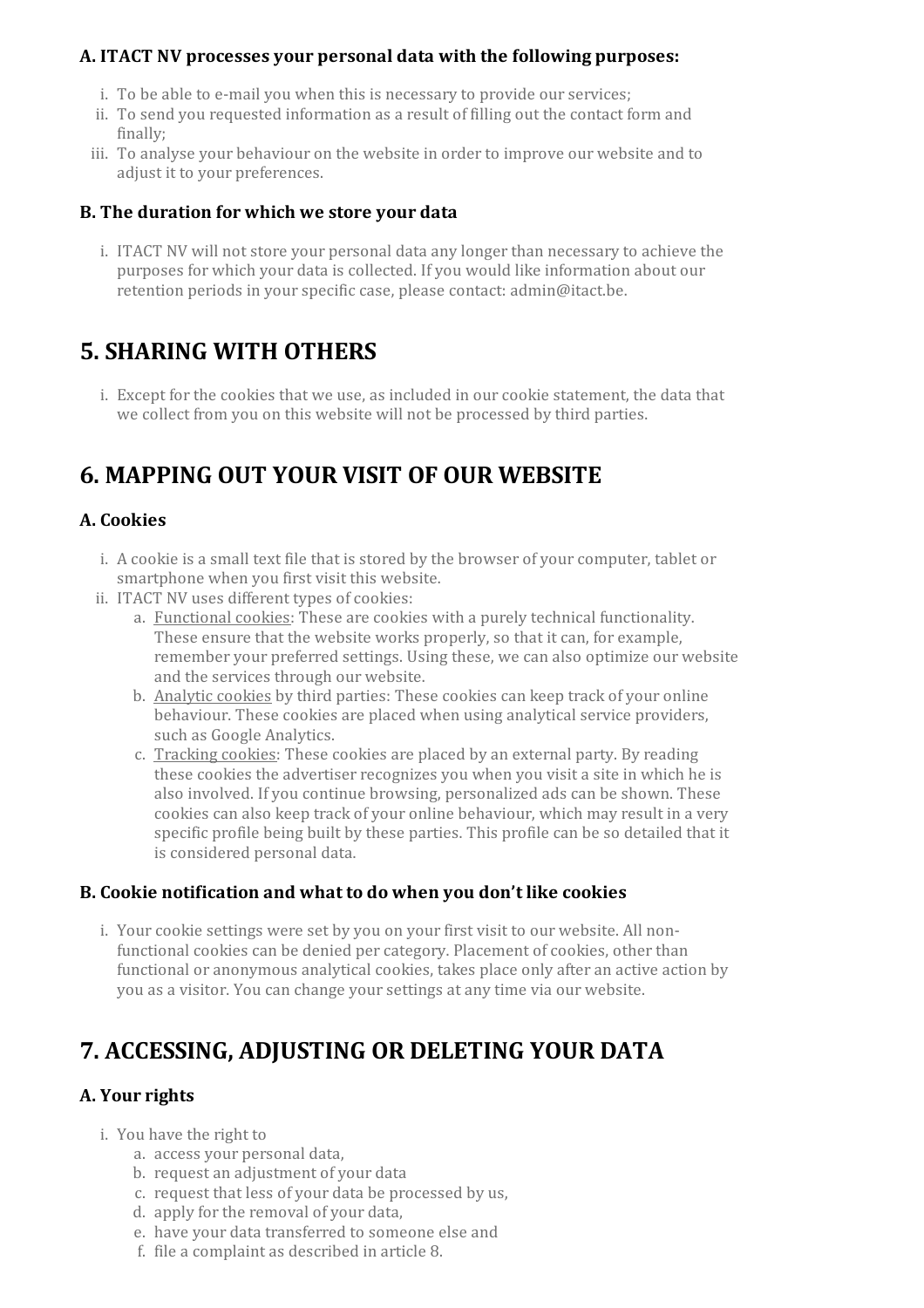- ii. If you have any questions orcomments about the way ITACT NV processes your data, please send them to admin@itact.be.
- iii. ITACT NV wants to be sure that the request has been made by you. That is why we kindly ask that you, along with your request for access, correction or removal, send us a copy of yourID. To protect your privacy, ITACT NV asks you to **black out** your photo, MRZ (machine readable zone, the strip with numbers at the bottom of the passport), document number and citizen service number/social security numberin this copy.
- iv. ITACT NV will respond to your request as soon as possible, but at least within four weeks.

# **8. RIGHT TO COMPLAIN**

### **A. Internal handling**

i. If you have any complaints about the processing of (personal) data, ITACT NV would like to clear the air with you in mutual consultation. Please send your complaint to admin@itact.be.

#### **B. Data Protection Authority**

i. Based on the General Data Protection Regulation, you have the right to submit a complaint to your own Data Protection Authority about our processing of your personal data. You can contact the lead supervisory authority of ITACT NV, which is the Dutch DPA (Autoriteit Persoonsgegevens). For more information on your right to complain, please visit the Dutch DPA's website: https://autoriteitpersoonsgegevens.nl/en.

# **9. SECURE CONNECTION USING SSL - ENCRYPTION**

### **A. SSL**

i. To protect you as a website visitor, ITACT NV uses secure encryption technologies. Using SSL (Secure Socket Layer) your personal data is encrypted (not visible to third parties) on oursite. This way, you can be sure that your data will only be visible to you and ourserver.

#### **B. How can I identify the secure connection?**

i. We use SSL-encryption on all parts of our site where your data is used, such as when filling out the contact form. You can check and recognize this yourself. When you are on an encrypted part of oursite, you will see a (green) lock symbol appearing in the lower-right or top-left corner of your browser. In addition, the URL of http:// changes to https:// which also indicates that the page is secure.

### **10. SECURITY AND VERSION**

#### **A. We are superseriousright now**

i. ITACT NV takes the protection of your data very seriously and therefore takes appropriate measures to prevent misuse, loss, illegal access, unwanted disclosure and unauthorized modification. If you feel that your data is not properly secured orif there are indications of abuse, please contact us directly at admin@itact.be

#### **B. Version**

i. The current version is 20220210